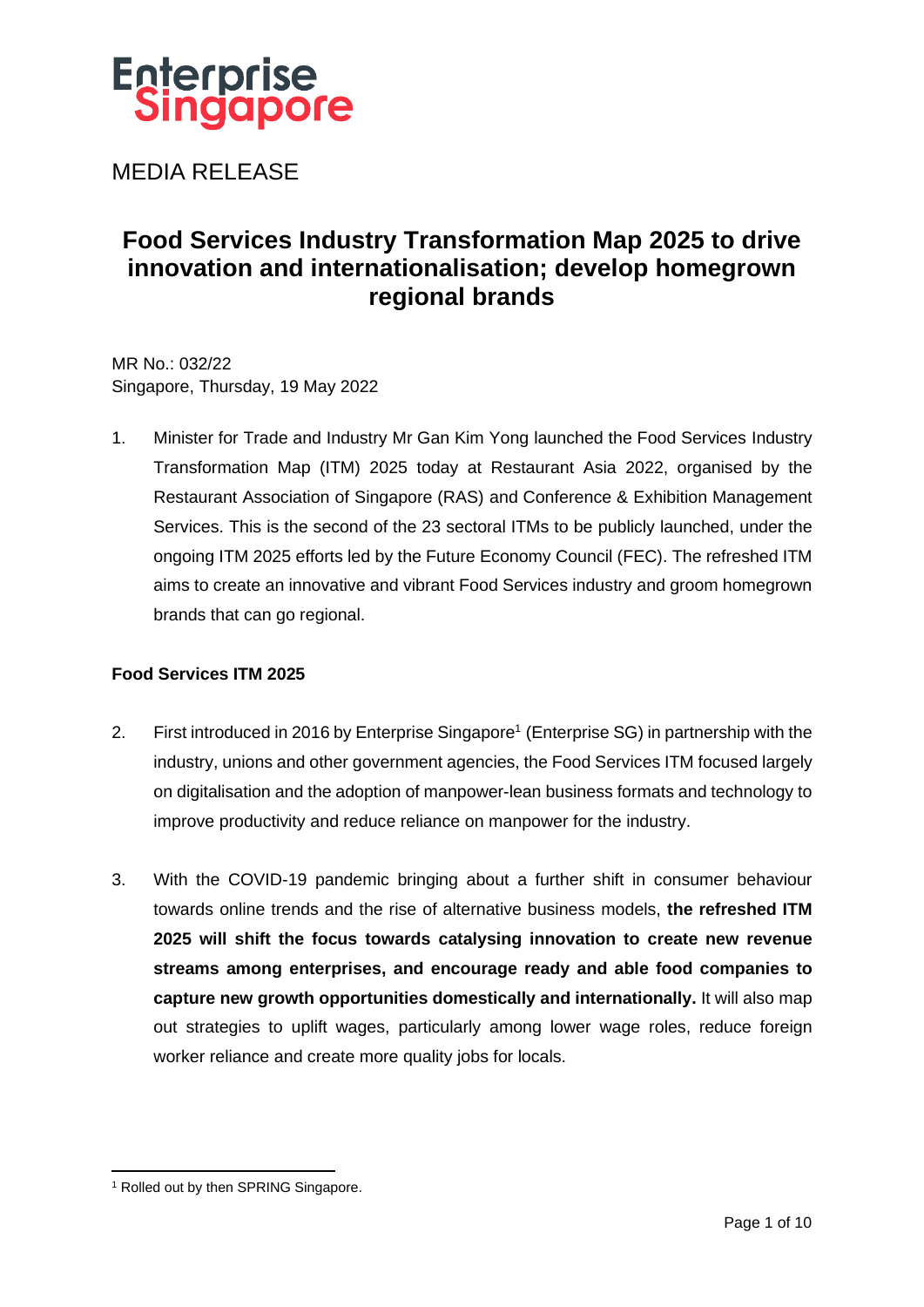#### **Update on the Progress of the Food Services ITM**

- 4. The Food Services industry plays a vital role in Singapore's economy, contributing S\$4.0 billion to Singapore's economy and employing about 220,300 workers in 2021<sup>2</sup>. In the past few years, the industry has made good progress in digitalisation and productivity improvements. In 2021, close to 90% of food services SMEs adopted at least one digital solution<sup>3</sup>. This was following the launch of the Food Services Industry Digitalisation Plan (IDP) by Enterprise SG and Infocomm Media Development Authority (IMDA) in 2018, to provide a step-by-step guide for small and medium enterprises (SMEs) to adopt digital solutions.
- 5. In terms of back-of-house processes, enterprises have been setting up central or cloud kitchens to reap benefits.
	- a. With support from Enterprise SG, enterprises with multiple outlets have established central kitchens to automate their operations to gain economies of scale and reduce manpower reliance.
	- b. Companies have also ventured into R&D and productive business formats such as ready-to-eat (RTE) meals. This business diversification paid off especially during the Circuit Breaker when dining-in was restricted.
	- c. With the pandemic accelerating the shift in consumer behaviour towards convenience and food delivery, online sales have grown immensely. Compared to pre-COVID-19, the proportion of online sales out of total sales for the Food Services industry grew by more than three times from less than 10% in 2019 to 30% in 2021<sup>4</sup> .
- 6. On the jobs and skills front, more than 2,600 individuals have been upskilled and reskilled through various initiatives by SkillsFuture Singapore and Workforce Singapore (WSG) as part of the first iteration of the Food Services ITM. This is supported by the Food Services Skills Framework<sup>5</sup> which was launched in 2017 and refreshed in 2020. The Government also kickstarted efforts to guide the industry to redesign jobs. This includes the Career Conversion Programme (CCP) introduced by WSG in 2020, and the

<sup>2</sup> DOS, 2021. MOM, 2021. Gross Domestic Product In Chained (2015) Dollars, Food & Beverage Services

<sup>&</sup>lt;sup>3</sup> IMDA annual surveys conducted by Experian Singapore Pte Ltd in 2019 and 2021.

<sup>4</sup> DOS, 2019-2021.

<sup>5</sup> The Food Services Skills Framework guides companies and workers on potential career pathways, jobs, skills and training relevant to the industry. As such, it helps drive skills adoption across a variety of job roles so that individuals and enterprises can make informed decisions on education, career development, progression, and talent retention.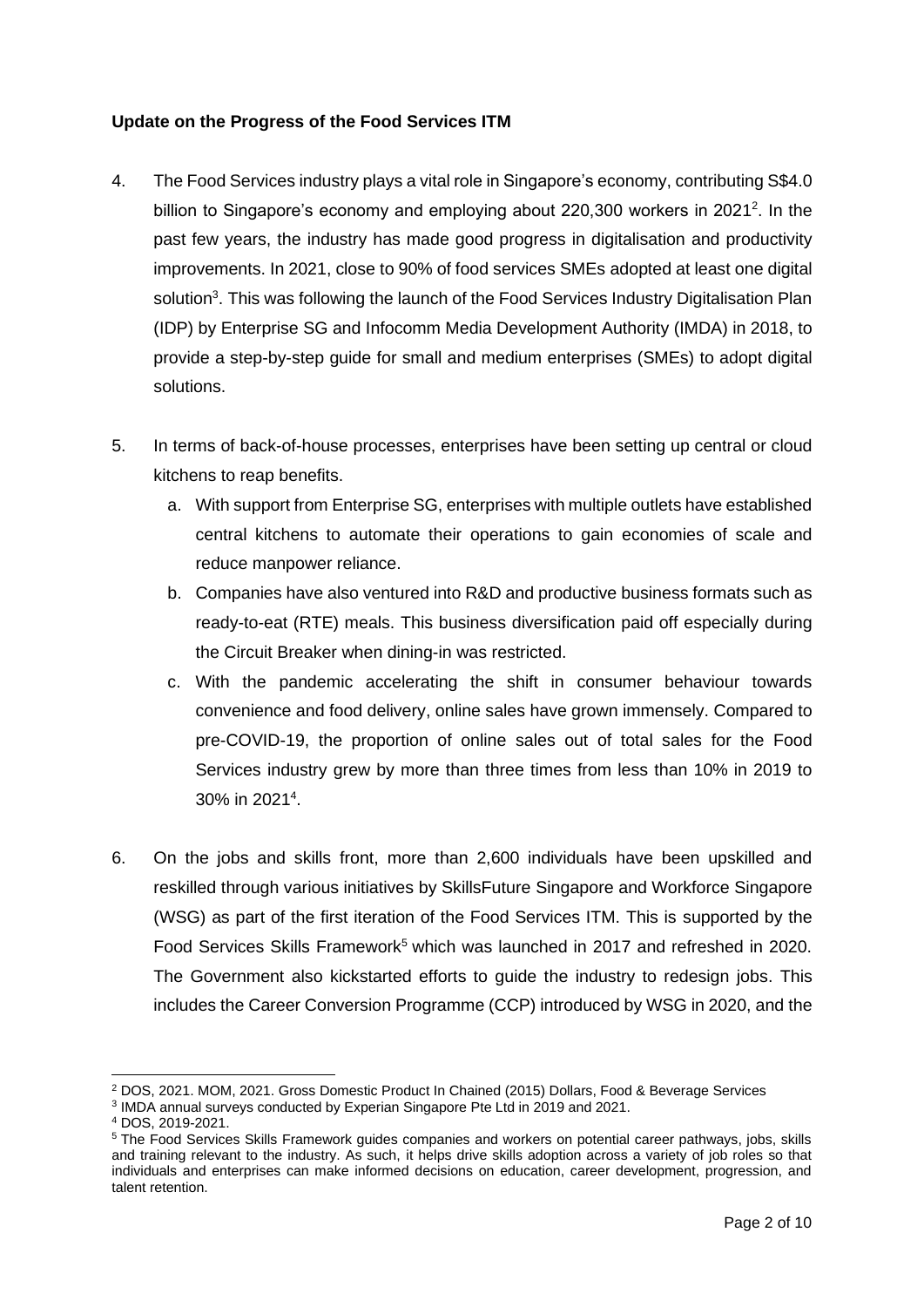Job Redesign Guide for Food Services Sector published in 2018 and enhanced in 2021 by WSG and Enterprise SG, together with the Singapore Productivity Centre.

## **Strategies of the Food Services ITM 2025**

7. The Food Services industry is poised to see further growth and transformation, driven by consumption growth in the region, shifts in consumer trends and government efforts to drive industry rejuvenation and vibrancy. The Food Services ITM 2025 will focus on the following four strategies<sup>6</sup>.

## **Strategy 1: Catalysing innovation to drive new revenue streams**

- 8. Building on efforts made in the first ITM, the refreshed ITM will drive further efforts on productisation and food innovation, to address changing consumer preferences for convenience, health and wellness, and sustainability.
	- a. Enterprise SG will work with more FoodInnovate<sup>7</sup> partners such as IPI Singapore, SATS and larger enterprises, to provide end-to-end support ranging from sharing of knowledge, food product R&D to go-to-market networks.
	- b. The ITM will guide food services companies to improve their green branding to address the environmentally conscious consumer. Enterprise SG will support them in adopting sustainable solutions or incorporating sustainability practices in their operations, such as food waste management. Our Enterprise Sustainability Programme is one initiative that supports companies to develop capabilities in this area.
	- c. We will also foster closer sustainability collaborations between food services companies and innovation or tech ecosystem partners, to drive food resilience and sustainability goals.

#### **Strategy 2: Growing homegrown regional brands and supporting internationalisation**

9. As borders reopen, it is timely to step up internationalisation efforts to expand revenue streams. The refreshed ITM encourages more food services companies to take the first

<sup>6</sup> Enterprise SG-defined Food Services sub-sectors and strategies excludes 56140 (hawkers & stallholders) and own-account workers.

<sup>&</sup>lt;sup>7</sup> FoodInnovate was launched by Enterprise SG in 2018, together with Agency for Science, Technology and Research, Economic Development Board, Innovation Partner for Impact, JTC Corporation and the then-Agri-Food and Veterinary Authority to grow Singapore's food industry through innovation. The initiative aims to provide resources to drive food tech and innovations, particularly through access to shared infrastructure and industry knowledge.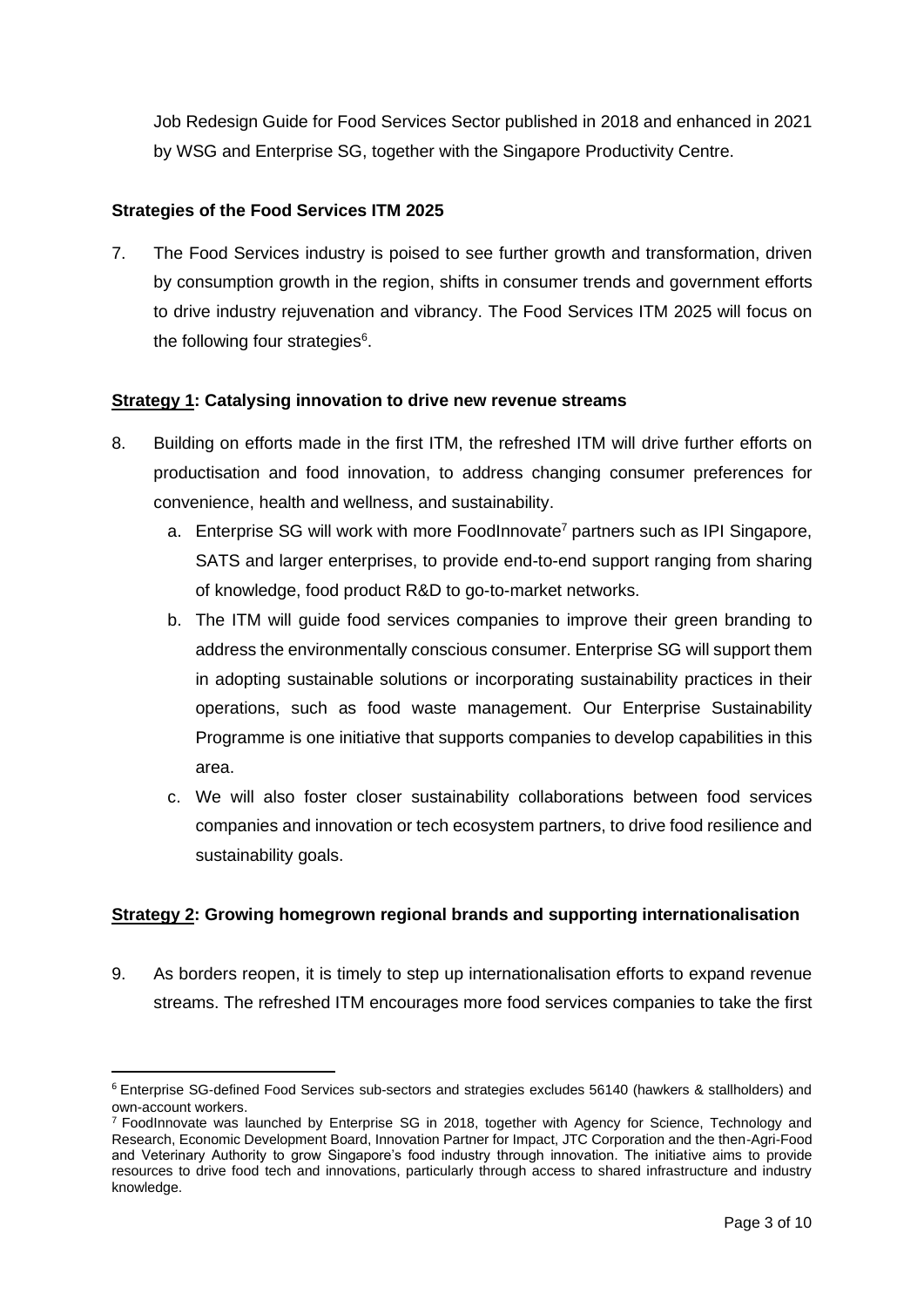step to enter new markets, drive regional expansion, and internationalise through alternative formats.

- a. Those new to internationalisation can tap a specially curated market accelerator programme to mitigate potential obstacles peculiar to the industry and make their first overseas foray. To be rolled out in Q3 2022, the programme provides a structured curriculum where industry partners will share knowledge and connect food services companies to potential partners with deep market networks.
- b. For companies with existing overseas presence, Enterprise SG will focus on helping them deepen their overseas presence through capturing new opportunities in emerging cities. This is especially relevant for the regional markets, given their close geographical proximity to Singapore and a strong growing population. The global food and beverages (F&B) market is expected to grow by 1.5 times in the next 5 years and Asia Pacific is currently the largest region in the  $F&B$  market<sup>8</sup>. Asia's population is also expected to grow to 4.5 billion and take up 65% of the world's middle class by 2030.
- c. Coupled with digitally savvy consumers and increased demand for healthy and sustainable options, consumers in Asia are expected to double their spending on food to more than USD \$8 trillion by 2030<sup>9</sup>. In addition, with the shift in consumer acceptance towards food delivery during the pandemic, Asia Pacific is expected to be the largest cloud kitchen market<sup>10</sup>. Enterprise SG will encourage expansion through complementary formats such as cloud kitchens, and help companies with food retail products increase exports through partnerships with regional ecommerce platforms, which serve as a market testbed before physical outlets are set up.

# **Strategy 3: Grooming digital champions and strengthening competencies of enterprises**

10. Digitalisation remains key to transforming the industry. ITM 2025 will continue to drive the mass adoption of baseline technologies via the Productivity Solutions Grant, which supports companies to adopt bite-sized and cost-effective digital and automation solutions. As companies grow in scale and revenue, we will encourage them to leverage data to improve operations and customer engagement. With the refreshed Food

<sup>&</sup>lt;sup>8</sup> The next 5 years in this sentence refers to the time period 2021-2026. Food And Beverages Global Market Opportunities and Strategies Report, The Business Research Company, 2022.

<sup>9</sup> The Asia Food Challenge Report 2021 – Harvesting the Future, PWC, Rabobank, Temasek, 2021.

<sup>10</sup> UOB FDI Advisory, 2022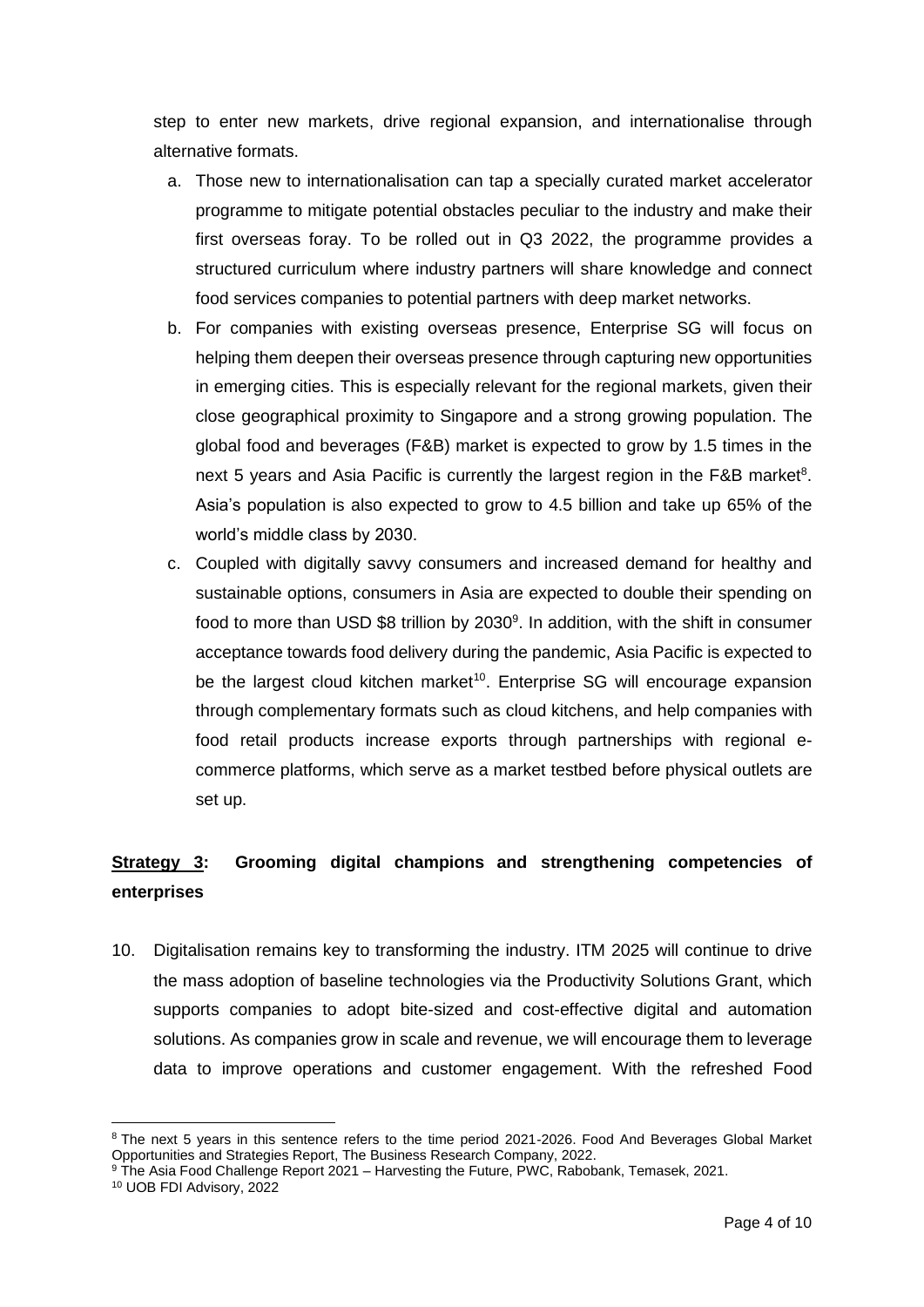Services Industry Digital Plan that will be launched later this year, companies will get an updated digital roadmap to guide them in using advanced technologies to support their needs. The enhancements will also help Food Services SMEs move beyond basic point solutions to integrated solutions to achieve efficiencies, and use data protection and cybersecurity tools to safeguard their businesses.

11. Food companies with the potential to scale are encouraged to lead the industry in developing more holistic digital and data-driven strategies, and champion seamless online-to-offline or offline-to-online customer experiences. Through pilot trials of smart systems and IoT-enabled equipment, companies can build the next-generation of smart central kitchens that utilise predictive analytics to optimise resources and track waste management.

#### **Strategy 4: Stepping up job transformation and creating quality roles for locals**

12. COVID-19 has reinforced the need for restructuring and to moderate our reliance on foreign workers, especially at the lower-skilled level. To survive and thrive in an extremely competitive market, F&B companies need to stay ahead of their business transformation efforts, and build a strong workforce core that is resilient to various disruptions. The ITM will strengthen local talent pipelines to support new business models and meet the growing demand for emerging jobs as companies transform. Enterprise SG will support more companies to start talent development programmes to groom local talents in job areas including digital marketing, food technologist, data analytics, restaurant manager, chefs and more. We will also uplift the local training ecosystem through structuring more partnerships between companies and training institutions, as well as roll out new Career Conversion Programmes to support the training and placement of local workers.

# **Partnership as a Lifestyle Cluster**

13. Through the FEC Lifestyle Cluster Subcommittee<sup>11</sup>, Enterprise SG will drive cross-sector collaborations that are aligned with the ITM strategies. The Subcommittee is looking to

<sup>&</sup>lt;sup>11</sup> The FEC Lifestyle Cluster Subcommittee is co-chaired by Minister of State for Trade & Industry and Culture, Community & Youth Ms Low Yen Ling and President of RAS Mr Andrew Kwan. It comprises 18 members who are key industry representatives from Food Services and Retail companies, Hotels, Food Delivery Platforms, Educational Institutions and Trade Associations and Chambers (TACs). The Subcommittee will spearhead industry transformation within the Lifestyle Cluster, consisting of the Food Services, Retail and Hotel industries, and aims to develop Singapore as a vibrant lifestyle destination.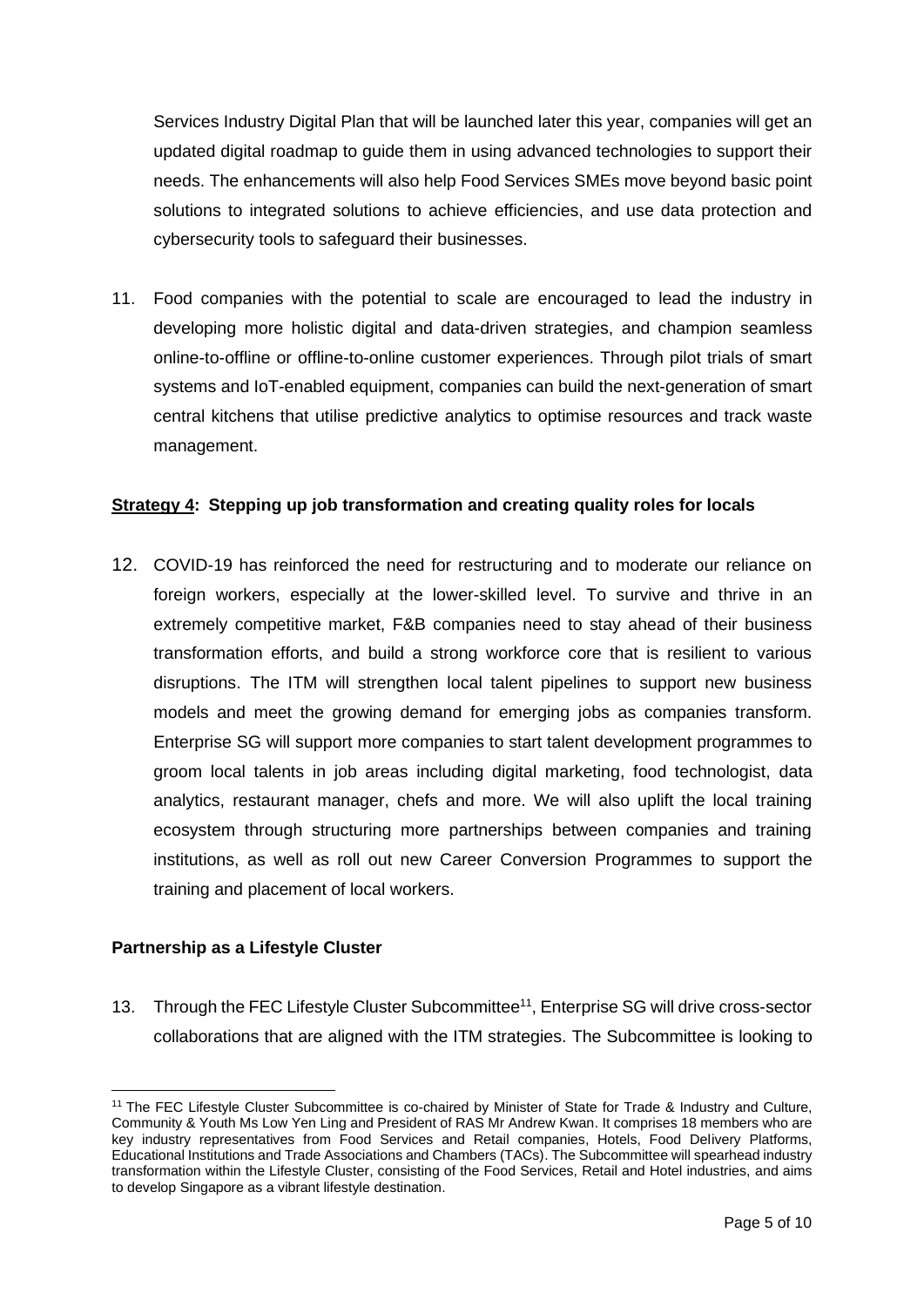replicate the success of enclaves like Dempsey Hill to create new lifestyle nodes and develop innovative and authentic experiences at locations like Pulau Ubin and Gillman Barracks. The Subcommittee is also planning to pilot precinct-level sustainability projects, such as aggregated use of reusable packaging for food deliveries within precincts.

- 14. Mr Andrew Kwan, President of RAS, said, "Food is in the heart of every Singaporean. In the last two years, the F&B scene has been impacted by technological advances and shifts in consumer trends. It is timely to refresh the Food Services ITM, since its launch in 2016, to better align to the needs of the industry amidst these changes, so that Singapore can continue to develop a lively and innovative Food Services industry and provide good careers for locals. RAS looks forward to partner the various government agencies in rolling out the suite of initiatives under the refreshed ITM."
- 15. Ms Dilys Boey, Assistant Chief Executive Officer of Enterprise SG (Lifestyle & Consumer, Food and Agritech), said, "The Food Services industry plays a vital role in our economy and contributes to the vibrancy of the lifestyle scene in Singapore. We want to help food services companies capture the strong consumer demand locally and in the region, brought on by changing consumption patterns and trends in areas such as wellness and sustainability. But to succeed in this highly competitive industry, we encourage companies to be bold and innovative in exploring new concepts and business formats. The refreshed ITM lays out the growth strategies for the Food Services industry and supports our vision to build homegrown brands that we can be proud of."

#### **Annex 1: Details on ITM 2025**

#### **Annex 2: List of company examples**

-End-

For media enquiries, please contact:

**Ms Joyce HO** Business Partner Corporate Communications Mobile : +65 9815 9373 Email : [joyce\\_ho@enterprisesg.gov.sg](mailto:joyce_ho@enterprisesg.gov.sg)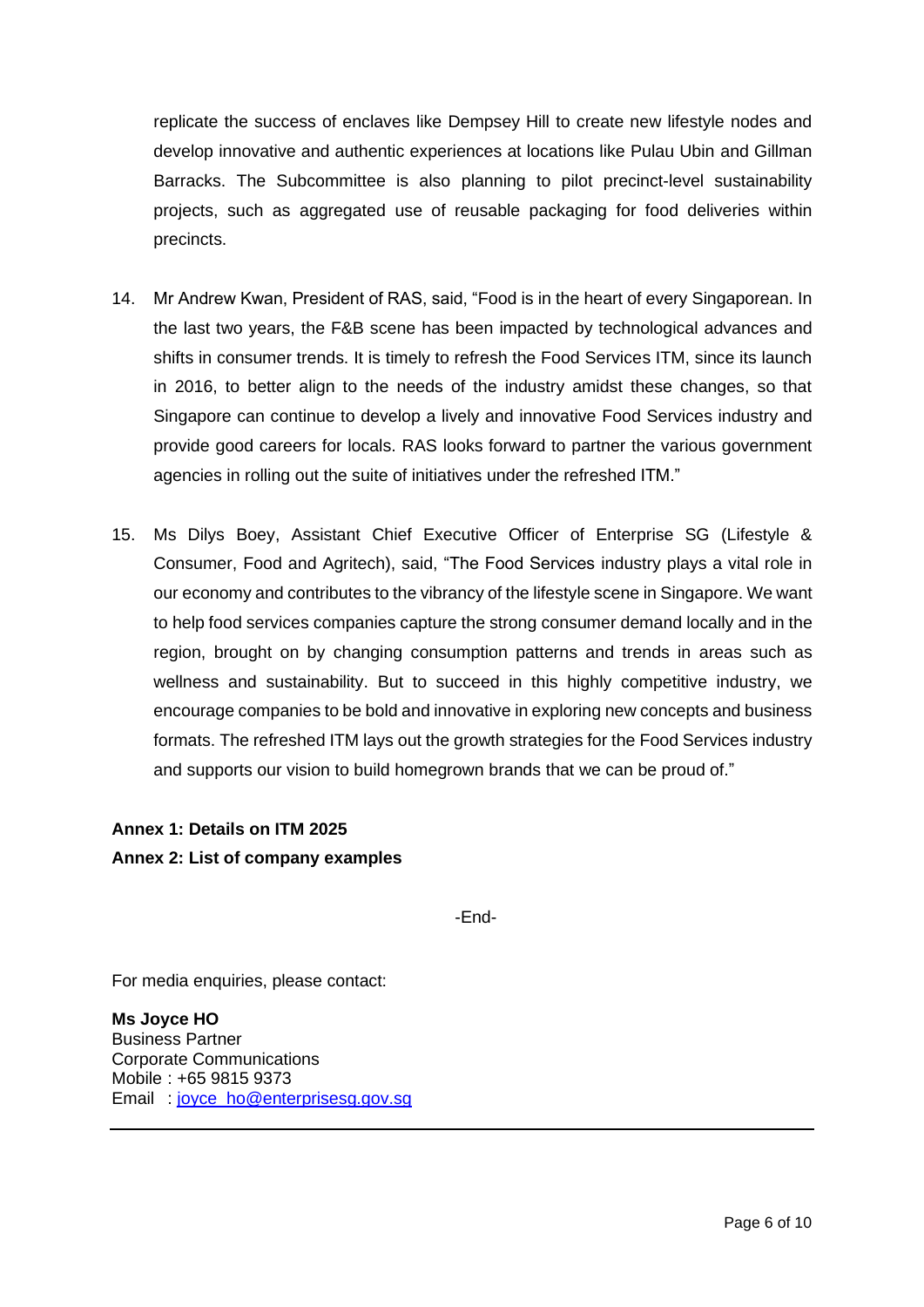#### **About Enterprise Singapore**

Enterprise Singapore is the government agency championing enterprise development. We work with committed companies to build capabilities, innovate and internationalise.

We also support the growth of Singapore as a hub for global trading and startups, and build trust in Singapore's products and services through quality and standards.

Visit [www.enterprisesg.gov.sg](http://www.enterprisesg.gov.sg/) for more information.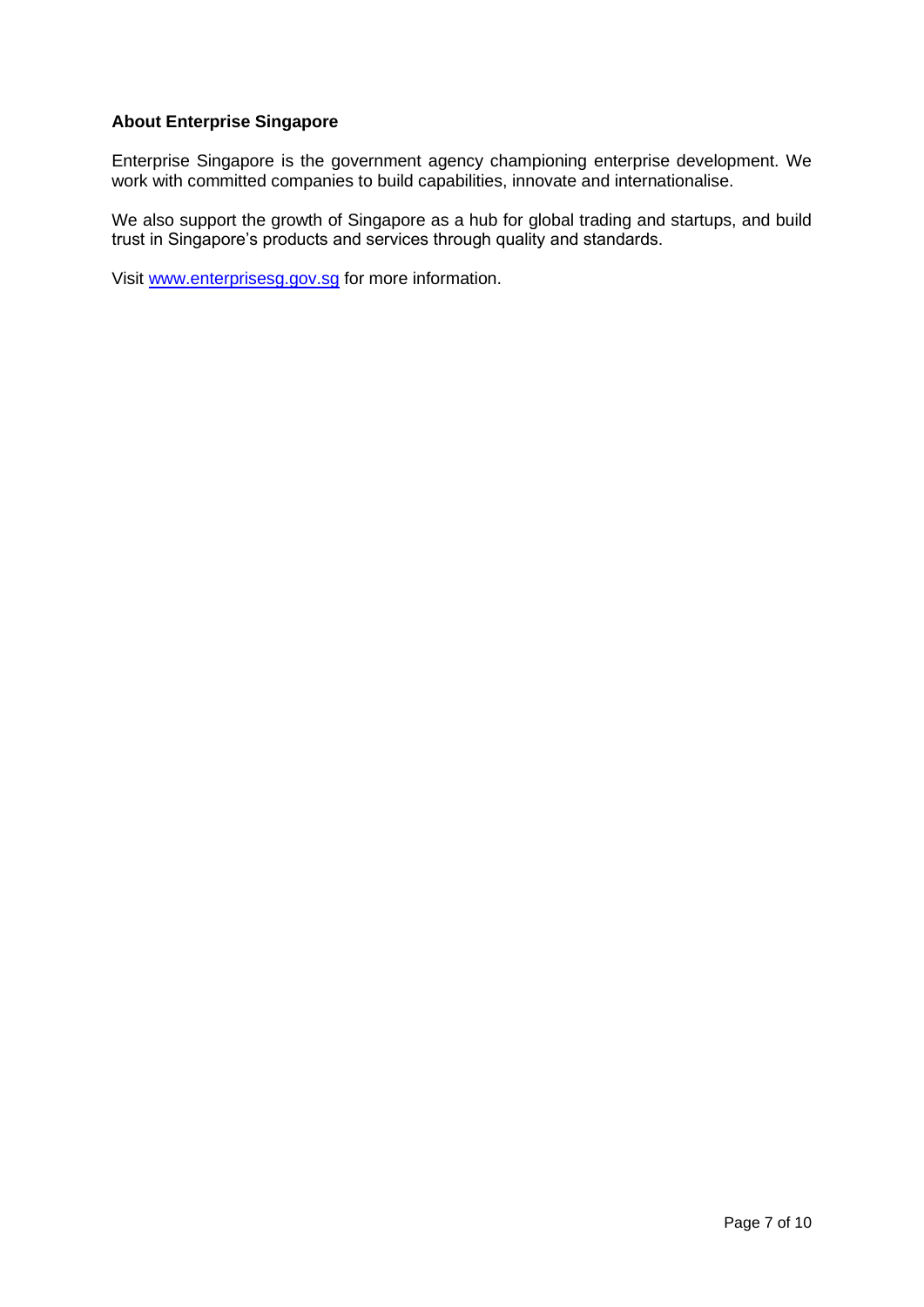#### **ITM 2025**

The Future Economy Council (FEC) was set up in 2017 to support the growth and transformation of Singapore's economy for the future, including the development and implementation of the Industry Transformation Maps (ITMs). ITMs are sector-specific roadmaps to drive industry transformation, support the growth of our enterprises, and help Singaporeans take up quality jobs and seize opportunities. Co-created by the Government, industry stakeholders, and unions, each ITM covers areas such as productivity, internationalisation, innovation, digitalisation, resilience, sustainability, and jobs & skills. To address the systemic shifts arising from the COVID-19 pandemic and other changes in the global economy, the FEC has embarked on ITM 2025, to refresh all 23 ITMs to address the challenges and opportunities for Singapore, our businesses, and our workers.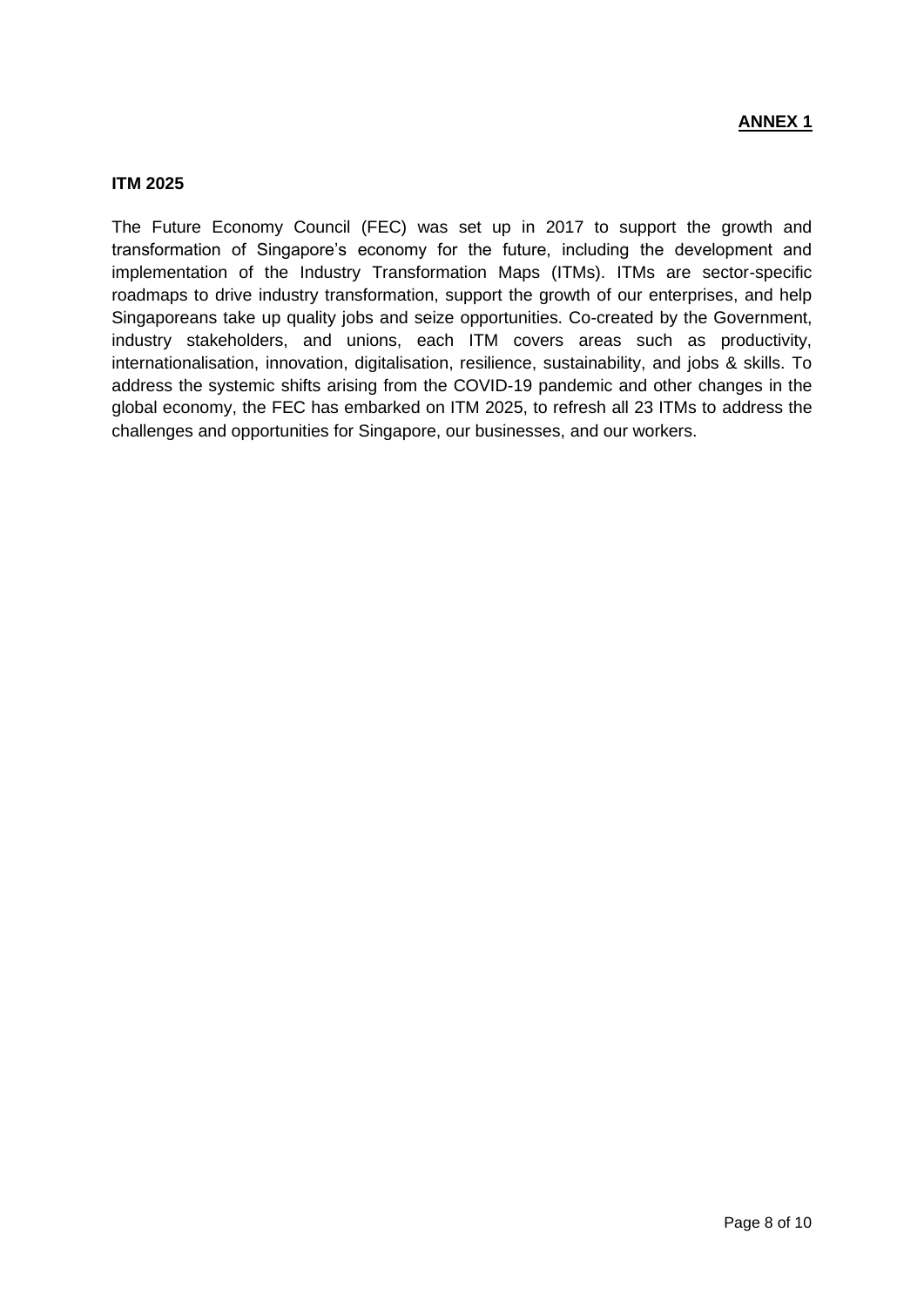#### **COMPANY EXAMPLES**

#### **A. Development of RTE meals**

#### Mr Bean

Mr Bean started out as a hawker stall selling traditional soybean milk and bean curd. Over the years, the company has evolved from selling only basic and traditional soya milk and beancurd, to developing innovative, new soy-based FMCG products, such as soybean prepacked drinks, jellies and snacks. These FMCG products are shelf-stable, i.e. can be stored safely at room temperature in a sealed container or packaging. Mr Bean is able to leverage its online store, BeanMyDay, to retail these products. Moving forward, Mr Bean will continue to build up its R&D capabilities to develop innovative products for consumers.

#### Select Group

Select Group is a leading F&B player with more than 100 F&B outlets in Singapore and overseas. Through its subsidiary, RM Food Manufacturing, Select Group, worked with the Food Innovation & Resource Centre (FIRC) to develop a shelf-stable RTE product using retort technology and build its knowledge and capability in retort product development.

Through the project, RM Food successfully developed retort products under its Taste Asia line of RTE meals with a shelf life of up to one year. Since completing the RTE project in 2019, Select's revenue for its Taste Asia line of RTE products has seen a year-on-year growth of about 20% over the last two years. RM Food plans to export its RTE meals to new overseas markets such as Asia Pacific countries, Australia, EU and the Middle East.

#### **B. Central kitchen**

#### Commonwealth Capital

Commonwealth Capital (CCPL) operates an integrated food manufacturing and logistics facility at 7 Buroh Lane which includes a central bakery, meat processing facility, ice-cream manufacturing facility and central kitchen. Through its subsidiary, Zac Meat, CCPL has been able to automate the processing and marination of meat, which is supplied to brands under the portfolio such as Zac Butchery, Pastamania and The Soup Spoon as well as a wide range of local and international F&B chains. For example, Zac Meat has invested in a range of hightech European equipment such as bowl cutters, vacuum tumblers, sausage fillers as well as patty and meatball formers. Zac Meat is also working closely with A\*Star (Advanced Remanufacturing and Technology Centre) to adopt robotic solutions for its depalletisation process and to allow significant manpower savings.

#### **C. Cloud kitchen**

#### SaladStop

Since SaladStop's first cloud kitchen in Katong opened in 2020 to focus on fulfilling delivery sales, the company had expanded its cloud kitchen presence regionally to Indonesia to tap